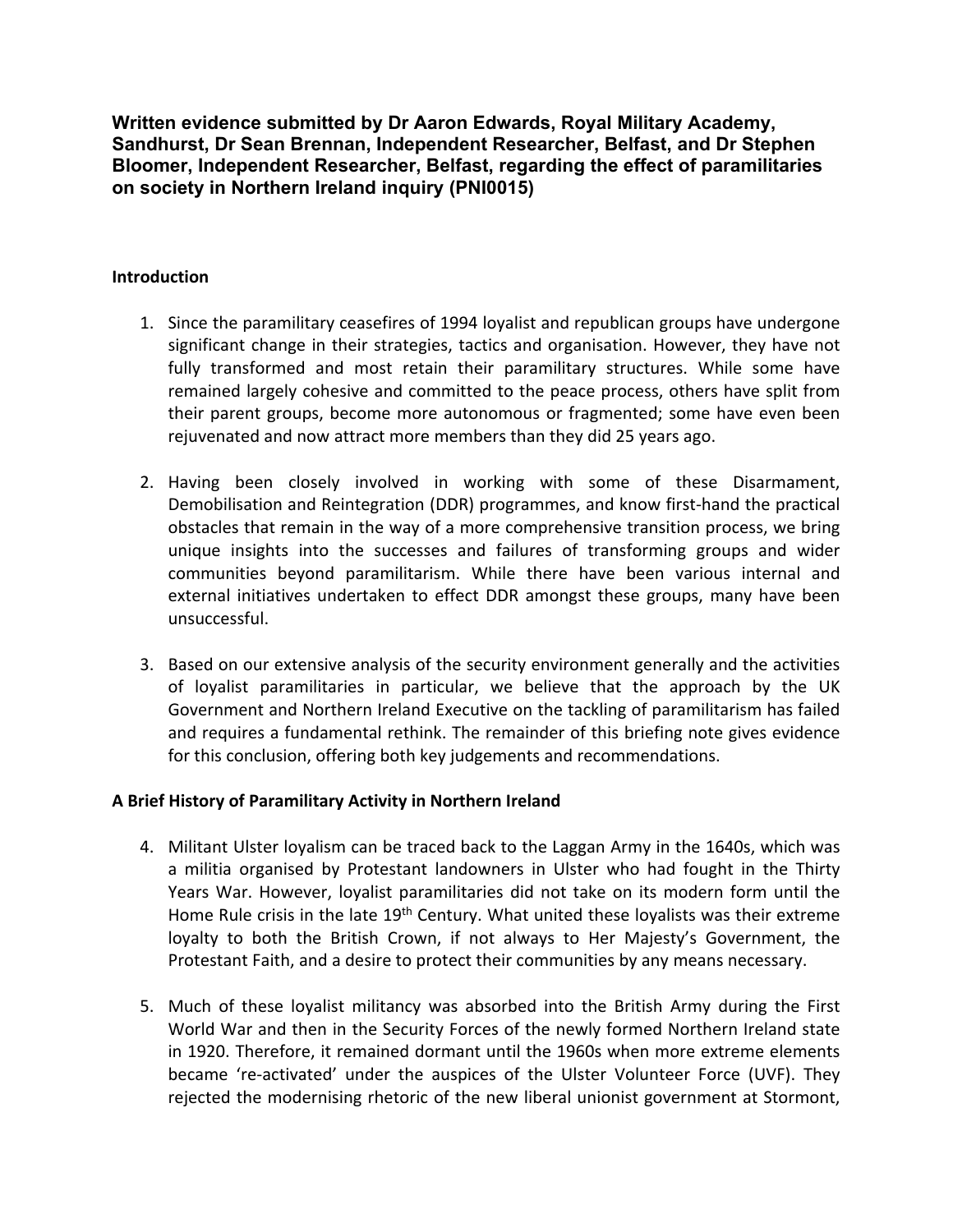which they perceived as weak in the face of the Irish Republican Army (IRA) that had just ended a six-year border offensive. UVF members were also worried about the irredentist ambitions of the government in the Irish Republic.

6. After the outbreak of the Troubles in 1969, the UVF was joined by the Ulster Defence Association (UDA), a large-scale vigilante-based group that organised across Northern Ireland. Both paramilitary groupings called a ceasefire in October 1994 and engaged in a organic DDR programmes. They did not, however, ceasefire in their coercive control of their own communities and feuding, narco-terrorism and 'paramilitary peacekeeping' became new areas of coercive control in the 'post-ceasefire' period.

# **A New Political Context**

- 7. The political landscape changed dramatically in the early 2000s. A new power-sharing Executive formed in 2007 through a neoliberal consociational government. In following 'best practice' in liberal peacebuilding, both the DUP and Sinn Féin set about constructing two 'post-ceasefire' political worlds, one Unionist and one Nationalist. Under this new consociational partnership, both the DUP and Sinn Féin endorsed and implemented a type of neoliberal peacebuilding, where the needs of the economy took precedence over the needs of the people, particularly those most affected by direct and structural forms of violence. The academic Conor McCabe termed this process a 'double transition', from socio-sectarian warfare to peace and neoliberalism.
- 8. By internally managing dissent within their own political worlds, both Sinn Féin and the DUP ensured this neoliberal peace process was seen, particularly to external audiences and investors, as a success. However, the reality the system masked deep internal tensions within their respective communities, particularly on 'grassroots' socioeconomic issues sustaining the British state structural violence that persisted long after the paramilitary ceasefires of 1994. Although this conflict management successfully attracted Foreign Direct Investment it has by no means trickled down into broader society, particularly amongst those communities that suffered the most from the violence, with estimates of 300,000 people out of a population of 1.82 million living in 'absolute poverty'. John Nagle observes that this neoliberal peace process created more of a 'Potemkin' peacebuilding façade rather than transforming the endemic and historic levels of structural violence that had impoverished the polity since Northern Ireland's inception in 1921.
- 9. Against this post-2007 backdrop of neo-liberal peacebuilding, internal law and order in Northern Ireland has been increasingly ceded to local paramilitary groups at community level. For example, loyalist paramilitary organisations in the Unionist community have developed a form of 'paramilitary peacekeeping', designed to maintain internal order. This form of internal policing is based on an old colonial model used by the British in Africa, Asia and the Middle East. It was built around paying a stipend to tribal leaders who then administered rule on behalf of the imperial authorities in London. As Jasmin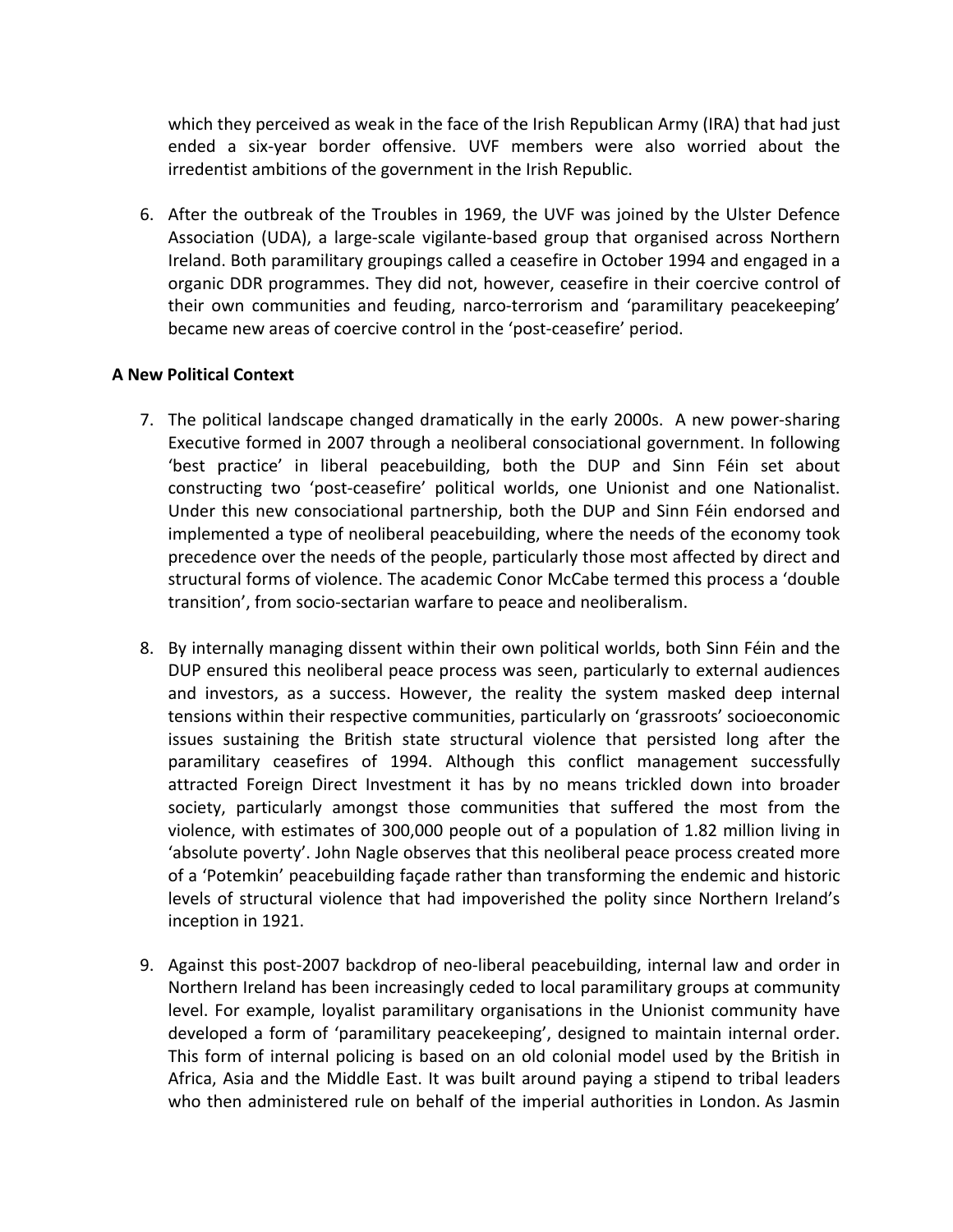Hristov, in her fieldwork in Colombia, and Christine Cheng, in her fieldwork in Liberia*,* have both demonstrated, this type of neoliberal paramilitary peacekeeping has become an integral tool in international attempts to stabilise 'post-ceasefire' societies attempting to emerge from violent conflicts.

#### **The Growth of "Paramilitary Peacekeeping"**

- 10. So how does paramilitary peacekeeping work within this neoliberal form of peacebuilding in Northern Ireland? In its current guise, the Northern Ireland government's 2016 'Fresh Start' report, normalises paramilitary peacekeeping on the basis that loyalist and republican paramilitary groups observing ceasefires since 1994 and 1997 respectively no longer engage in 'retaliatory cycles of sectarian attacks' but, nevertheless, continue to 'engage in violent activity to intimidate and exercise control in communities where they operate'. However, such is the standing of these paramilitary leaders the police regularly 'engage with the individuals concerned [paramilitary leaders] to ensure peaceful outcomes to parading disputes and other issues, including flags and anti-social behaviour even though they are members of proscribed organisations'.
- 11. With paramilitary peacekeeping now a core element of neoliberal peacebuilding, funds are paid directly to paramilitary-aligned 'community' groups through a mixture of international organizations and governmental channels. Some of this money is channeled through peace and reconciliation funding streams. Such funds are distributed on the understanding they are intended to help paramilitary members demobilise and reintegrate back into their community, often as community workers developing grassroots social justice programs. While paramilitary peacekeepers thwart internal dissent and undermine any mobilization of grassroots opposition to the DUP and Sinn Féin on rising levels of poverty, ill-health or homelessness, this controversial approach has effectively sustained a form of post-ceasefire paramilitary agency: with some groups now having more members after the demobilisation process than they had at the height of the violence. Since Brexit, however, the retention of these paramilitary peacekeepers, particularly in Unionist communities, has created a securitisation dilemma for their political elites in both Stormont and London.
- 12. In the Unionist Political World, dependent on 'peace' funding, post-ceasefire loyalist paramilitaries have had to respond to political failures in managing the out-workings of Brexit and, once again, taken to the streets, while denying doing so. Both the DUP in Belfast and Conservative Government in London have condemned the upsurge in loyalist violence. Nonetheless, the continuing existence of loyalist paramilitary peacekeepers continues to pose significant implications for London. Any further violence arising in loyalist areas will inevitably bring increasing pressure on Boris Johnson's government from both Washington and Brussels to implement a more robust security approach to preserve the neo-liberal peace and prevent a collapse in the peace process.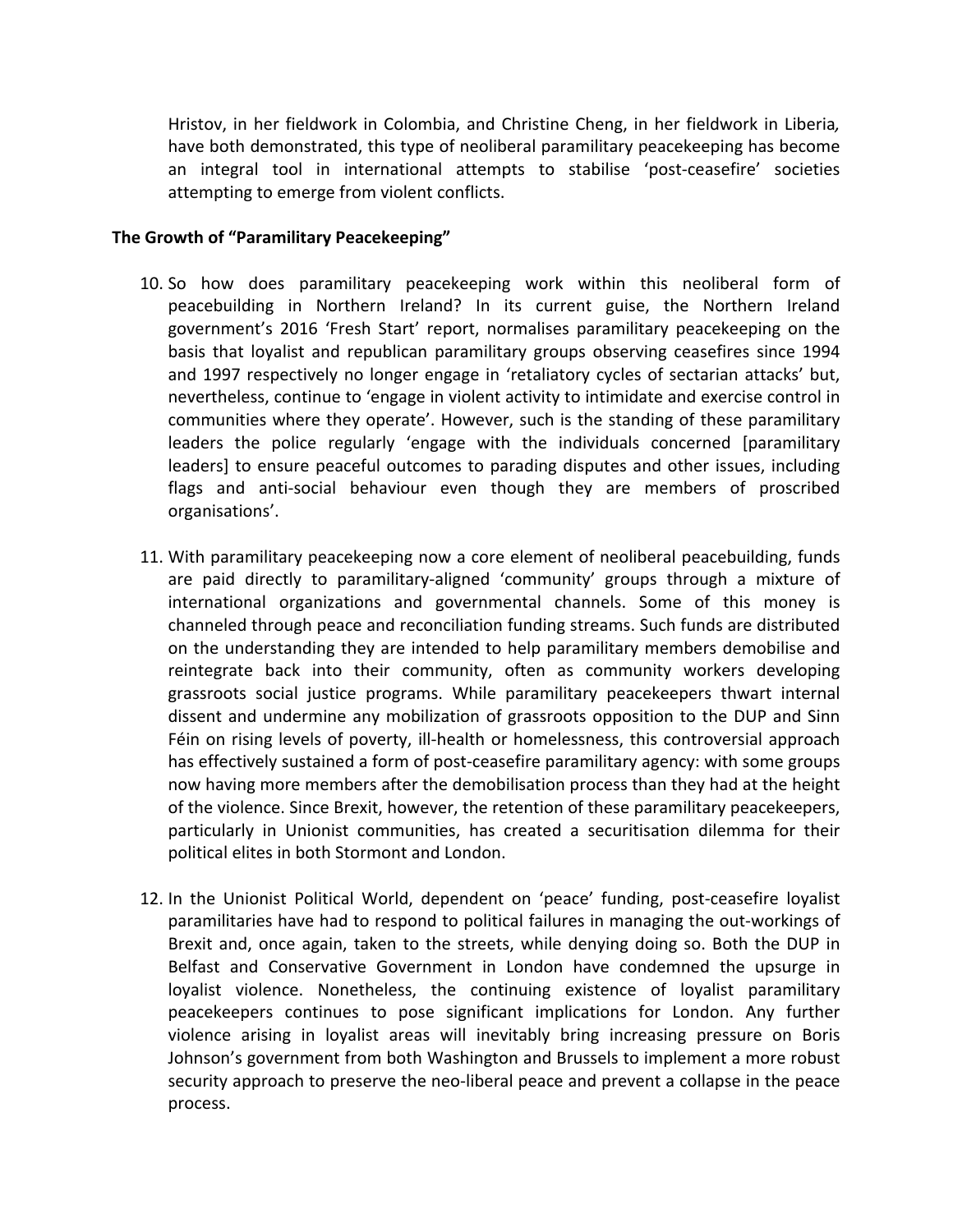13. Therefore, should loyalist violence escalate further and threaten the integrity of the peace process or the EU Internal Market through, for instance, increased terrorist attacks in the Irish Republic, or a growth in smuggling, then greater international focus will undoubtedly be drawn to the security situation in Northern Ireland. With wellpublicized allegations of collusion between British State Intelligence Systems and loyalist paramilitary groups during the Troubles, the United States' intelligence agencies may become increasingly involved in investigating loyalist terrorist attacks. With major US Tech Companies, Apple, PayPal, etc., locating their European Offices in Ireland, any threat to US citizens or commercial interests will necessitate an appropriate response from those US institutions tasked with protecting American interests overseas. Therefore, the successful management of the current security situation in Northern Ireland is now entering a vital phase for UK national interests as a failure to stem 'postceasefire' loyalist paramilitary violence could have a direct bearing on any future trade agreements between the UK and the US as well as the becoming Peace Accords that will emerges from a balancing of interests between, NATO, the EU, Ukraine and Russia.

### **Loyalist Paramilitarism and the Northern Ireland Protocol**

- 14. The United Kingdom (UK) decision to exit the European Union (EU), in June 2016, led to a Withdrawal Agreement (WA) with the EU, which, in turn, saw the construction of an internal border being placed down the Irish Sea between Great Britain and Northern Ireland. With a subsequent upsurge in violence in Northern Ireland following the signing of the WA, the internationally acclaimed peace process appears to be undergoing a test of fire. Ulster loyalists, unhappy with this Irish Sea border, have turned to civil unrest to vent their opposition. The trigger for heightened tensions has come from a number of sources. But Loyalist anger was enflamed at the failure of the Director of Public Prosecutions to sanction senior Sinn Féin politicians who breached pandemic restrictions by attending the funeral of former IRA chief Bobby Storey in June 2020. Also, the UK government's decision to renege on promises to the Unionist community, that no new border would be imposed, increased tensions that now jeopardize the local power sharing structures, recently replenished by an Assembly election on 5 May 2022.
- 15. However, to get a deeper understanding of what is going on it is important to understand the wider impact of the peace process had on the community in Northern Ireland. An understanding of the context of these conflict dynamics – and how they have changed as a consequence of Brexit – is a vital first step to finding a more workable solution to them. In an interview with *The Economist* in March 2021, Aaron Edwards argued that signs of trouble meant that the political context had shifted and was now breathing new life into old paramilitary structures, thereby making them relevant again. Undoubtedly, the failure to effectively pre-empt what appears to be an upsurge of loyalist 'leaderless violence' creates serious challenges for law enforcement and intelligence agencies. To avert a more coercive security response - or the corralling of divided communities into tired ethno-national cantonments - it may be pertinent to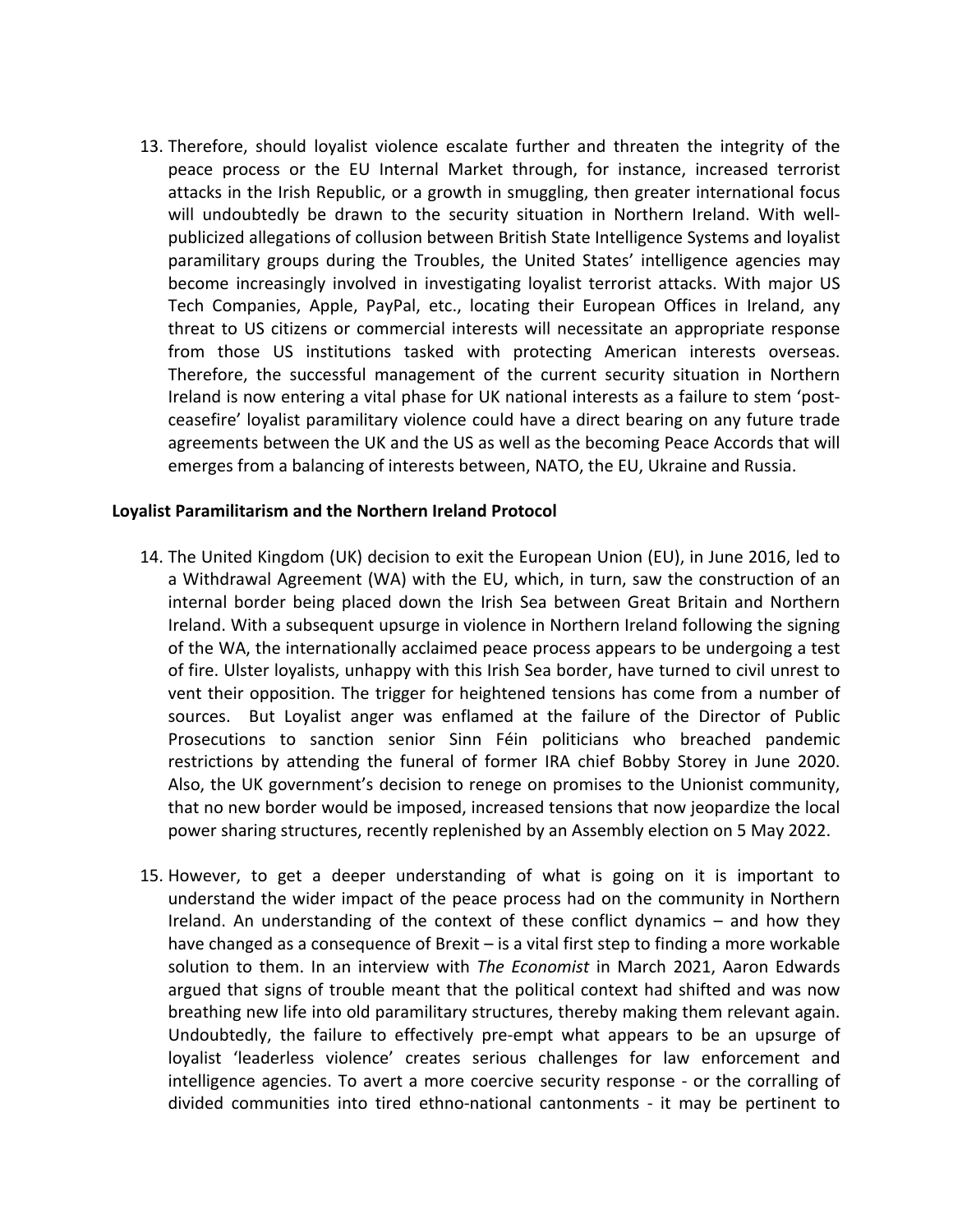revert to a more positive and transformative development agenda, one that will direct the institutions of state to de-escalate the situation, non-violently.

#### **Recommendations**

- 16. With historic levels of poverty, ill-health and homelessness in post-ceasefire Northern Ireland, the promotion of a transformative development agenda must be at the forefront of all future positive peacebuilding efforts. Such an approach requires the active participation of both the British and Irish governments, as well as the EU and United States. The aim ought to be the implementation of a positive peacebuilding agenda, one that has the social, health and well-being of all the people of Northern Ireland at its core: to effectively tackle ongoing levels of structural violence, particularly in loyalist communities, with the same determination and vigor by which the state has tackled dissident republican paramilitary groups.
- 17. We recommend that the Northern Ireland Affairs Committee seek to persuade the government to provide Task Force based assistance to marginalized communities so that they can build back better and address endemic poverty, ill-health and social exclusion. Implementing a 'Just Transition' initiative, of 'Community Wealth Building', originating with the Democracy Collaborative in Cleveland, Ohio, this system-changing approach to regenerating marginalized communities can produce a transformative impact. This economically efficient model may also help deliver shared economic prosperity, ethnic equity, and ecological sustainability. It does this by reorganising local institutions and local economies to increase a greater economic flow through those most in need. Delivered through the 'Just Transition' school of ecological recovery, this approach incentivizes local community-owned, positive peacebuilding, approaches to sustaining post-ceasefire community health and well-being.
- 18. By developing local Community Wealth Building programmes and partnering up with anchor institutions, such as universities, councils, hospitals and housing associations, local people begin to generate well-paid and meaningful employment opportunities, for example, in Early Years Provision, Social Care services, Mental Health and Addiction Support Services, Youth Training and Education, Housing/Building Construction programs, Social Entrepreneurship to locate community services at the point of need. Information Technology training and Environmental Regeneration programmes can grow physical improvements that improve both the built and social environ. In this postliberal guise, local communities may then better circulate finances and resources within their own communities and sustainably transform issues of poverty, homelessness and social exclusion at the point of need: and from 'the body up'. In this way a positive peace can emerge from the bottom up to sustainably improve the quality of life for all the people in Northern Ireland.
- 19. History is also informative here. It reveals that the imposition of a coercive security agenda may only serve to enflame tensions further and leave many of the structural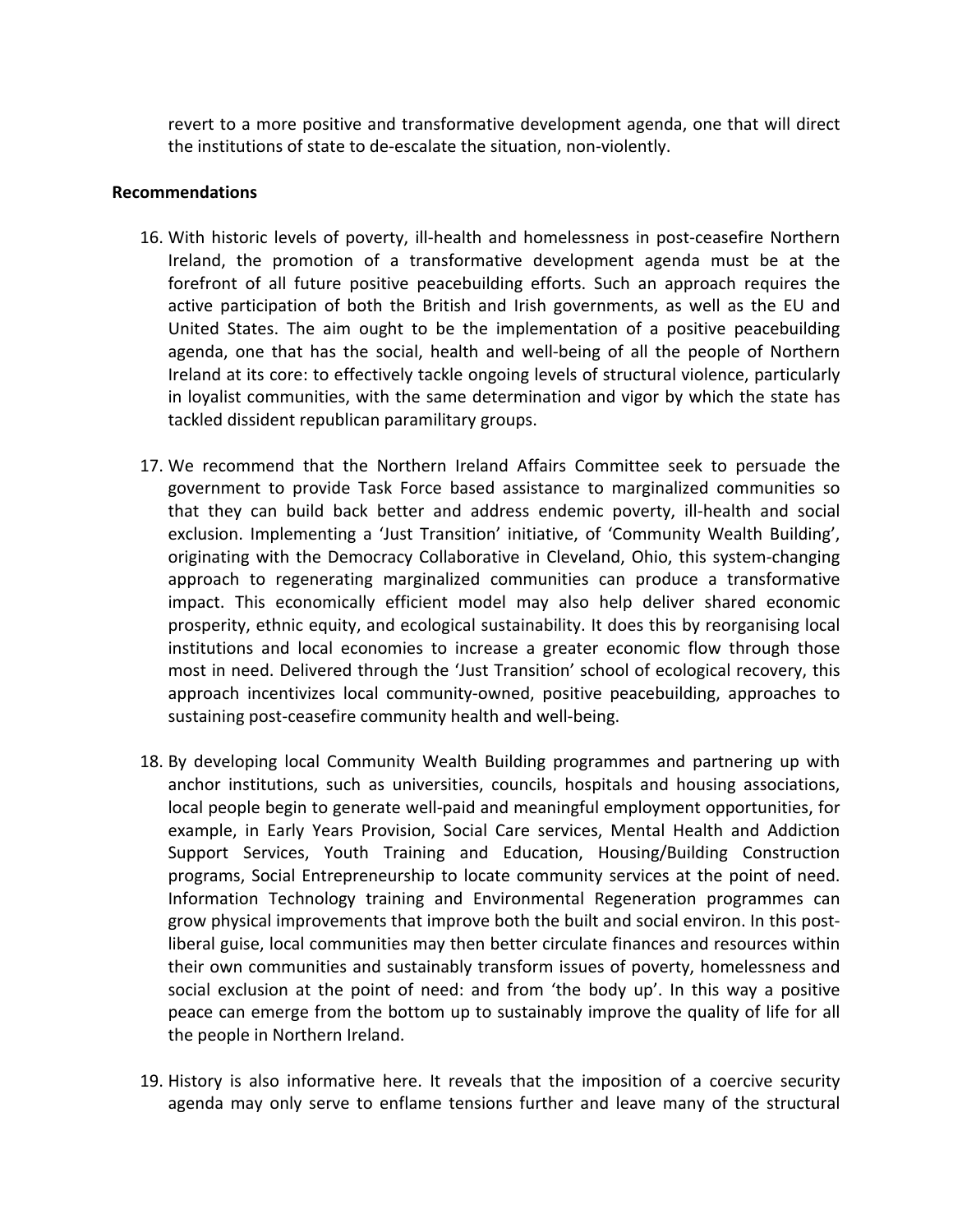causes of conflict unresolved. As Stella Ghervas noted, this coercive security agenda is part of the English 'system of war' that now conflicts with the EU 'system of peace'. For as long as this remains the case, old causes will continue to have new life breathed into them, all the while jeopardizing the hard-won peace in Northern Ireland. For those leaders of the Unionist political world, whether in Belfast or Westminster, who appear to be powerless to stop the upsurge in violence, this test of fire may bring deeper regrets than their mishandling of Brexit.

### **A Note on the Authors**

- 20. Dr Aaron Edwards is a career academic with over 20 years' experience researching the Northern Ireland conflict and broader international security issues. Dr Edwards is a Subject Matter Expert for Sandhurst on the Northern Ireland conflict, conflict management and counter-terrorism and has delivered high level training courses on behalf of HMG worldwide. He is the author of several critically acclaimed books, including *UVF: Behind the Mask* (2017) and *Agents of Influence: Britain's Secret Intelligence War Against the IRA* (2021), and has given analysis on loyalist paramilitary activity to the British government and Independent Reporting Commission. In 2003-08, he led on two programmes aimed at transitioning paramilitaries away from violence and dealing with the legacy of the violent past in Northern Ireland.
- 21. Dr Sean Brennan is a peacebuilding practitioner with 30 years' experience working with a range of community organisations and public sector bodies, promoting Conflict Transformation, Community Development, and Community Relations. Dr Brennan was awarded his PhD in Politics and International Studies by Queen's University Belfast in 2017. His thesis explored the challenges of reintegrating loyalist ex-combatants into post-ceasefire Northern Ireland. Dr Brennan is the author of several peer-reviewed journal articles based on his research on how 'second generation' forms of Disarmament, Demobilisation and Reintegration (DDR) can help promote sustainable post-ceasefire social reconstruction.
- 22. Dr Stephen Bloomer is a career researcher with 30 years' experience across the voluntary and community, public, and private sectors in Northern Ireland. He has extensive experience working on aspects of grassroots peacebuilding and the transition from paramilitarism to politics, ex-combatants and interface issues, and as a programme coordinator of the East Antrim Conflict Transformation Forum (with Dr Edwards), a conflict transformation initiative in 2003-07, endorsed by the UVF and supported by the British and Irish governments. Dr Bloomer was awarded his PhD on sports-based conflict transformation in post-Agreement Northern Ireland from Ulster University in 2018.

*May 2022*

#### **References**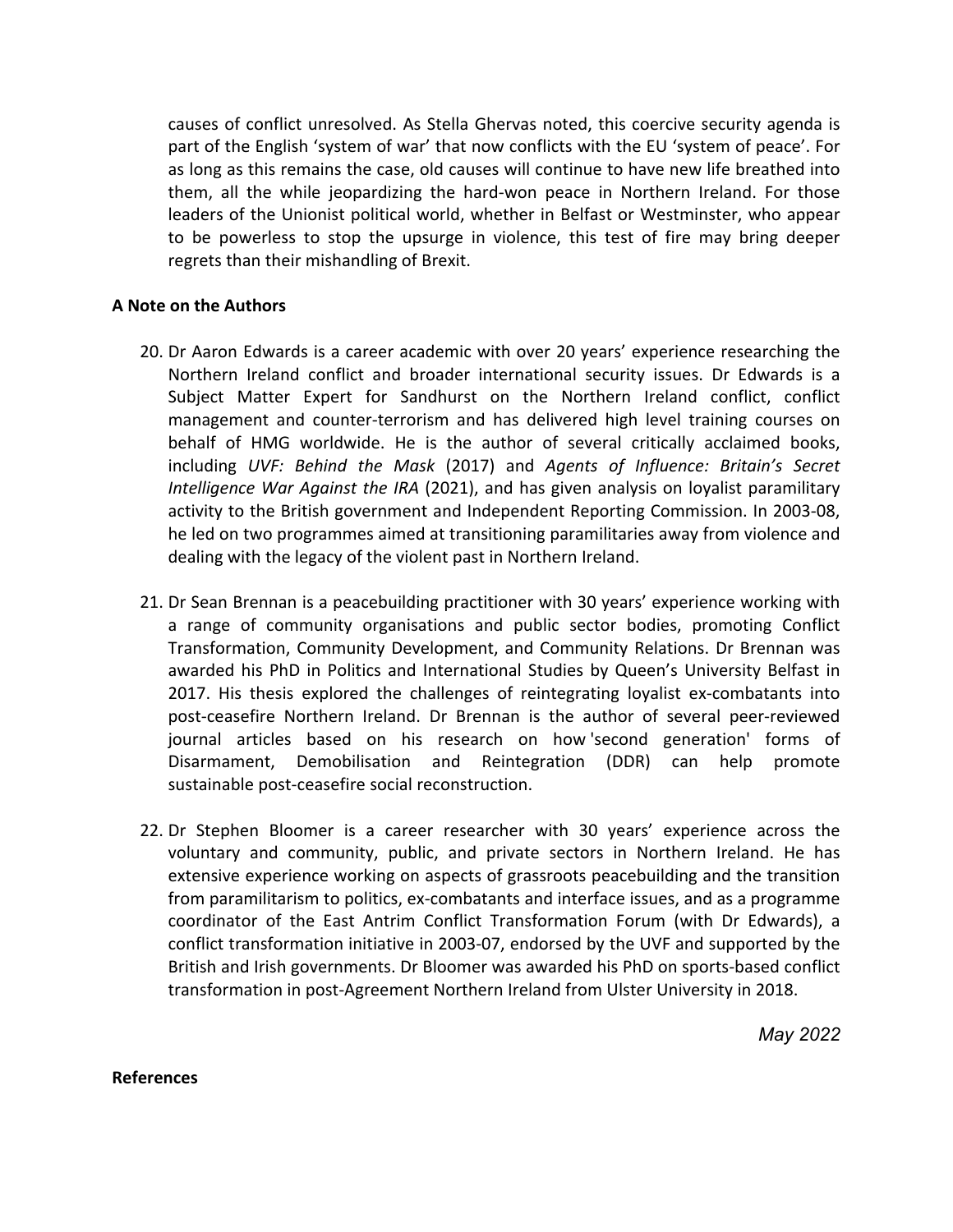Brennan, Seán 'From warrior regimes to illicit sovereigns: Ulster loyalist paramilitaries and the security implications for Brexit', *Small Wars and Insurgencies*, 32(4-5), (2021), pp. 747-771.

British Government, *A Fresh Start: The Stormont Agreement and Implementation Plan - An agreement to consolidate the peace, secure stability, enable progress and offer hope* (Belfast: NIO, 17 November 2015).

Cheng, Christine. *Extralegal Groups in Post-conflict Liberia: How Trade Makes the Modern State*. Oxford: Oxford University Press, 2018.

The Economist, 'Anger and division among loyalists over the Northern Ireland protocol: The guns are still packed away, but the threat is there', 13 March 2021. Accessible at: [https://www.economist.com/britain/2021/03/13/anger-and-division-among-loyalists-over-the](https://www.economist.com/britain/2021/03/13/anger-and-division-among-loyalists-over-the-northern-ireland-protocol)[northern-ireland-protocol](https://www.economist.com/britain/2021/03/13/anger-and-division-among-loyalists-over-the-northern-ireland-protocol)

Edwards, Aaron and Stephen Bloomer *A Watching Brief? The Political Strategy of Progressive Loyalism since 1994*, Conflict Transformation Papers, Vol. 8 (Belfast: LINC Resource Centre, 2004).

Edwards, Aaron and Stephen Bloomer *Democratising the Peace in Northern Ireland: Progressive Loyalists and the Politics of Conflict Transformation*, Conflict Transformation Papers, Vol. 12 (Belfast: LINC Resource Centre, 2005).

Edwards, Aaron 'Abandoning Armed Resistance? The Ulster Volunteer Force as a Case-study of Strategic Terrorism in Northern Ireland', *Studies in Conflict and Terrorism*, 32(2), (February 2009), pp. 146-166

Edwards, Aaron *UVF: Behind the Mask* (Dublin: Merrion Press, 2017).

Edwards, Aaron 'The Fragility of the Good Friday Peace: The Persistence of Terrorism in Northern Ireland', *CTC Sentinel*, Combatting Terrorism Center, Westpoint, 12(4), (2019), pp. 1-6. Accessible at: [https://ctc.usma.edu/fragility-good-friday-peace-persistence-terrorism-northern](https://ctc.usma.edu/fragility-good-friday-peace-persistence-terrorism-northern-ireland/)[ireland/](https://ctc.usma.edu/fragility-good-friday-peace-persistence-terrorism-northern-ireland/)

Edwards, Aaron *Agents of Influence: Britain's Secret Intelligence War Against the IRA* (Dublin: Merrion Press, 2021).

Edwards, Aaron 'A New Approach Is Necessary: The Policy Ramifications of the April 2021 Loyalist Violence in Northern Ireland', *CTC Sentinel*, Combatting Terrorism Center, Westpoint, 14(4), (2021), pp. 40-44. Accessible at: [A](https://ctc.usma.edu/a-new-approach-is-necessary-the-policy-ramifications-of-the-april-2021-loyalist-violence-in-northern-ireland/) [New](https://ctc.usma.edu/a-new-approach-is-necessary-the-policy-ramifications-of-the-april-2021-loyalist-violence-in-northern-ireland/) [Approach](https://ctc.usma.edu/a-new-approach-is-necessary-the-policy-ramifications-of-the-april-2021-loyalist-violence-in-northern-ireland/) [Is](https://ctc.usma.edu/a-new-approach-is-necessary-the-policy-ramifications-of-the-april-2021-loyalist-violence-in-northern-ireland/) [Necessary:](https://ctc.usma.edu/a-new-approach-is-necessary-the-policy-ramifications-of-the-april-2021-loyalist-violence-in-northern-ireland/) [The](https://ctc.usma.edu/a-new-approach-is-necessary-the-policy-ramifications-of-the-april-2021-loyalist-violence-in-northern-ireland/) [Policy](https://ctc.usma.edu/a-new-approach-is-necessary-the-policy-ramifications-of-the-april-2021-loyalist-violence-in-northern-ireland/) [Ramifications](https://ctc.usma.edu/a-new-approach-is-necessary-the-policy-ramifications-of-the-april-2021-loyalist-violence-in-northern-ireland/) [of](https://ctc.usma.edu/a-new-approach-is-necessary-the-policy-ramifications-of-the-april-2021-loyalist-violence-in-northern-ireland/) [the](https://ctc.usma.edu/a-new-approach-is-necessary-the-policy-ramifications-of-the-april-2021-loyalist-violence-in-northern-ireland/) [April](https://ctc.usma.edu/a-new-approach-is-necessary-the-policy-ramifications-of-the-april-2021-loyalist-violence-in-northern-ireland/) [2021](https://ctc.usma.edu/a-new-approach-is-necessary-the-policy-ramifications-of-the-april-2021-loyalist-violence-in-northern-ireland/) [Loyalist](https://ctc.usma.edu/a-new-approach-is-necessary-the-policy-ramifications-of-the-april-2021-loyalist-violence-in-northern-ireland/) [Violence](https://ctc.usma.edu/a-new-approach-is-necessary-the-policy-ramifications-of-the-april-2021-loyalist-violence-in-northern-ireland/) [in](https://ctc.usma.edu/a-new-approach-is-necessary-the-policy-ramifications-of-the-april-2021-loyalist-violence-in-northern-ireland/) [Northern](https://ctc.usma.edu/a-new-approach-is-necessary-the-policy-ramifications-of-the-april-2021-loyalist-violence-in-northern-ireland/) [Ireland](https://ctc.usma.edu/a-new-approach-is-necessary-the-policy-ramifications-of-the-april-2021-loyalist-violence-in-northern-ireland/) [–](https://ctc.usma.edu/a-new-approach-is-necessary-the-policy-ramifications-of-the-april-2021-loyalist-violence-in-northern-ireland/) [Combating](https://ctc.usma.edu/a-new-approach-is-necessary-the-policy-ramifications-of-the-april-2021-loyalist-violence-in-northern-ireland/) [Terrorism](https://ctc.usma.edu/a-new-approach-is-necessary-the-policy-ramifications-of-the-april-2021-loyalist-violence-in-northern-ireland/) [Center](https://ctc.usma.edu/a-new-approach-is-necessary-the-policy-ramifications-of-the-april-2021-loyalist-violence-in-northern-ireland/) [at](https://ctc.usma.edu/a-new-approach-is-necessary-the-policy-ramifications-of-the-april-2021-loyalist-violence-in-northern-ireland/) [West](https://ctc.usma.edu/a-new-approach-is-necessary-the-policy-ramifications-of-the-april-2021-loyalist-violence-in-northern-ireland/) [Point](https://ctc.usma.edu/a-new-approach-is-necessary-the-policy-ramifications-of-the-april-2021-loyalist-violence-in-northern-ireland/) [\(usma.edu\)](https://ctc.usma.edu/a-new-approach-is-necessary-the-policy-ramifications-of-the-april-2021-loyalist-violence-in-northern-ireland/)